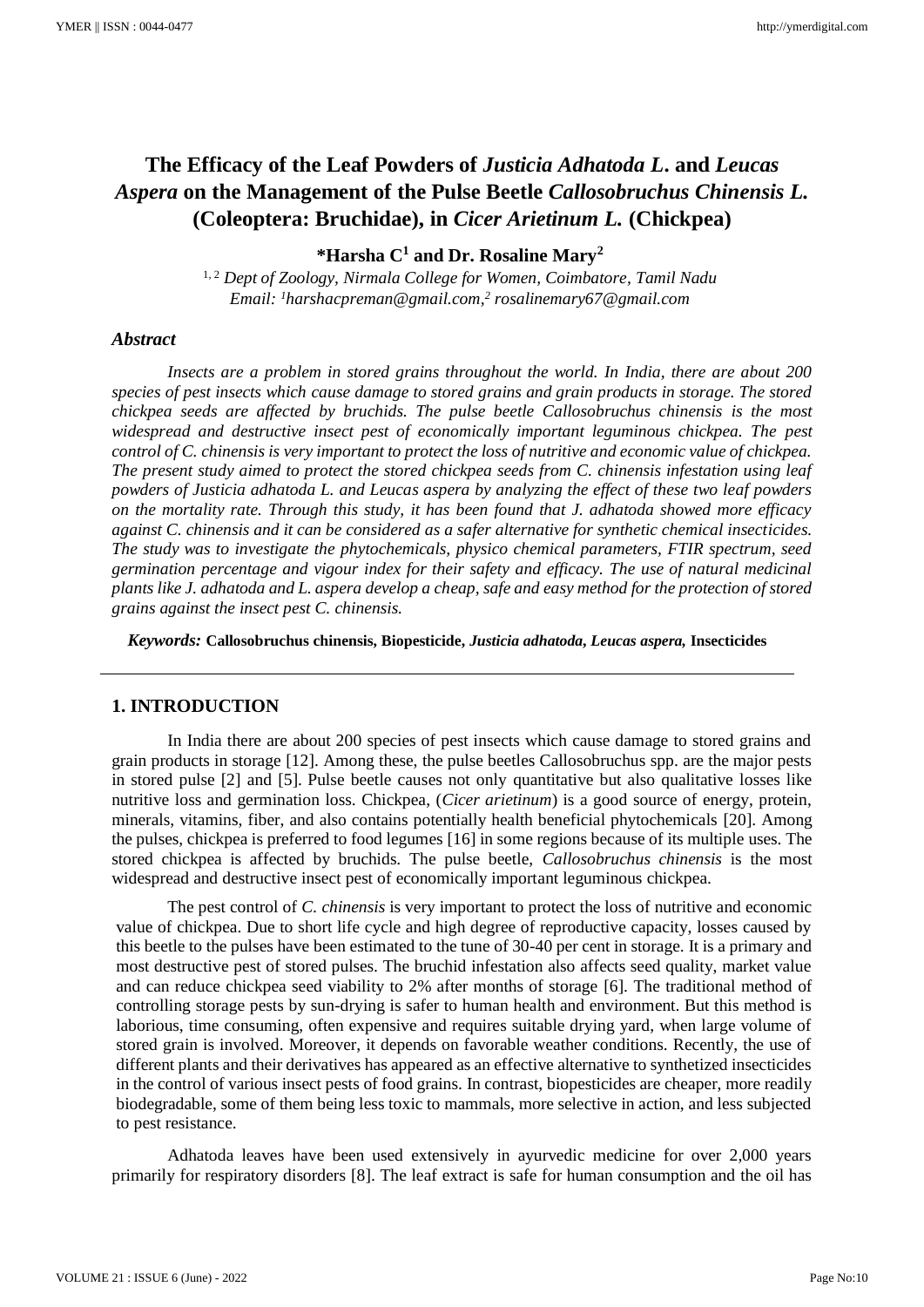low mammalian toxicity. *Leucas aspera* commonly known as 'Thumbai' is distributed throughout India from the Himalayas down to Ceylon. The plant is used traditionally as an antipyretic and insecticide. Medicinally, it has been proven to possess various pharmacological activities like antifungal, antioxidant, antimicrobial, antinociceptive and cytotoxic activity. The powders of certain plant parts i.e., leaves, bark, seeds as well as oil extracts suppressed the oviposition and adult emergence and increased mortality rate of bruchids and maintained the seed quality as well, when mixed with stored grains [18],[1],[14],[4],[15]. Botanical powders are safe and interesting alternatives of chemicals insecticides especially in developing tropical countries where plants are abundantly present throughout the year [10]. The present study aimed to protect stored chickpea seeds from *C. chinensis* infestation under laboratory conditions using leaf powders of *Justicia adhatoda L.* and *Leucas aspera.* 

## **2. MATERIALS AND METHODS**

**Collection and Culture of insects:** The pulse beetle, *Callosobruchus chinensis L.* adults were obtained from naturally infested chickpea (*Cicer arietinum*) seeds from a local market in Kozhikode, Kerala. It was found out that the 500g package of chickpea seeds bought from the market was having a considerable amount of infested *C. chinensis L.* in it. This package was kept under room temperature and assured relative humidity. After 48 hours some amount of infested chickpea seeds along with the insect pest were transferred into a closed glass jar. This jar also kept in room temperature in relative humidity and ventilation (once in a day - by opening the jar). After 48 hours, the adults were removed and the jar was left for 25 days to obtain adult beetles for the experiment.

**Collection of plants:** The fresh leaves of *Justicia adhatoda L.* and *Leucas aspera* (Table 1) were collected from Kozhikode district and used against pest of pulses (*Callosobruchus chinensis L.*).

| <b>Botanical Name</b> | <b>Common Name</b> | <b>Vernacular Name</b> | <b>Family Name</b> |
|-----------------------|--------------------|------------------------|--------------------|
| Justicia adhatoda     | Vasaka             | Aadalodakam            | Acanthaceae        |
| Leucas aspera         | Thumbai            | Dronapushpi            | Lamiaceae          |

**Table:1 - Medicinal Plants**

Preparation of leaf powders: The fresh leaves of selected plants were collected, and afterward they were washed in running water. Then they were shade dried for a period of 2-3 weeks. And the dried leaves were ground into fine powder using an electric grinder, and it was passed through a sieve and retained in separate containers.

### **A. Experimental Design**

The fine leaf powders were added separately to 5 containers each which has infested chickpea seeds in it. Control consisted of infested pulses only; without the leaf powders. In to the 5 containers each, exactly 10 number of *Callosobruchus chinensis L.* adults were introduced. The experiment was replicated thrice. Duration of each trial was set to 24 hours. In the 5 containers, plant powders were added in a gradually increasing concentration such as 1g, 2g up to 5g. After 7 days the dead adults were removed and the percentage of mortality of insects were recorded. Phytochemical analysis and FTIR analysis of the leaf powders were also conducted. Seed vigour index is also calculated by multiplying germination (%) and seedling length (mm). All experiments were performed in 3 replicates and data are the mean, ±SD and Correlation Coefficient. Data were subjected to Regression estimation also.

### **3. RESULT**

The efficacy of the leaf powders of *Justicia adhatoda L*. and *Leucas aspera* on the management of the pulse beetle *Callosobruchus chinensis L.* in Chickpea were done in laboratory conditions. All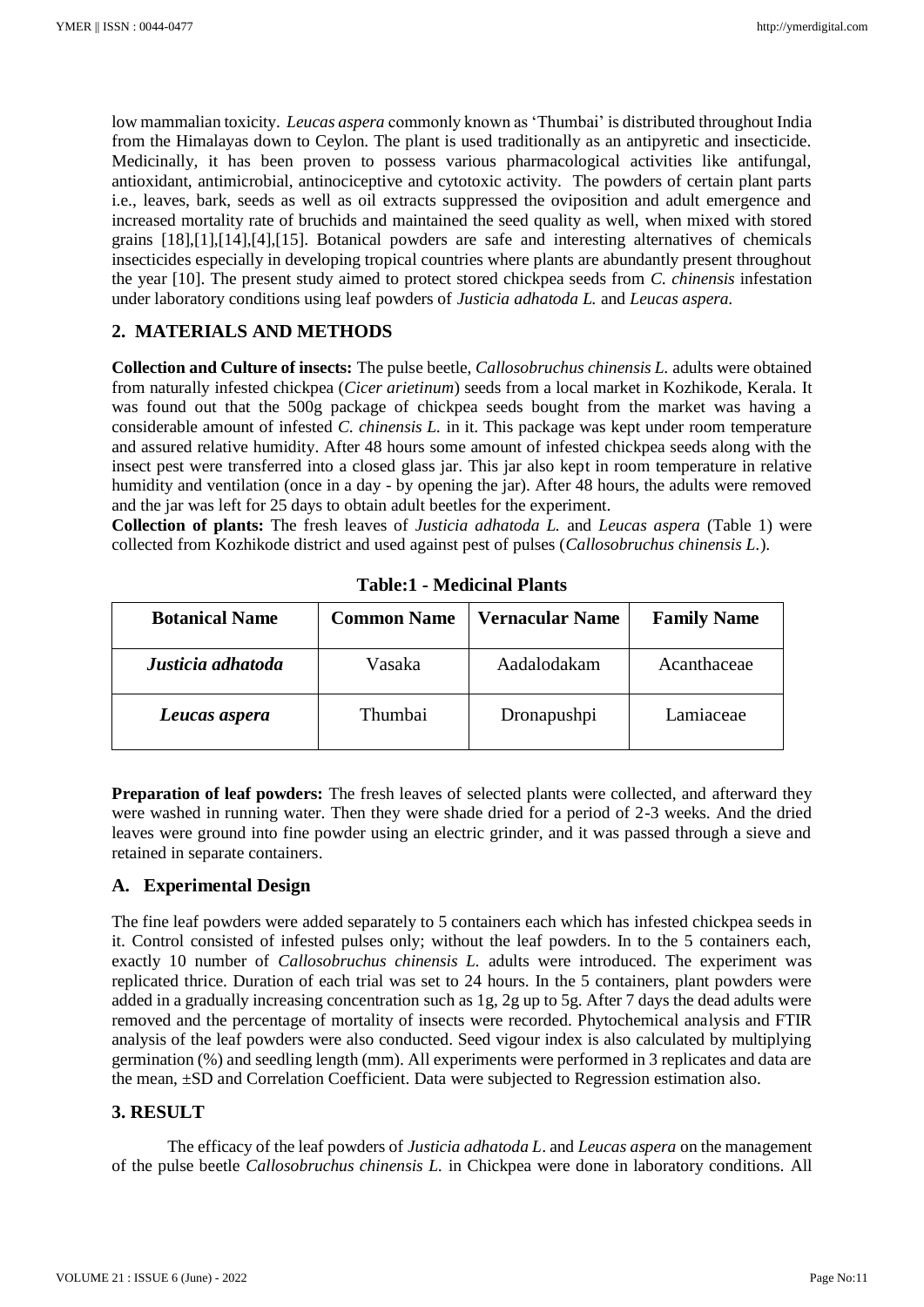experiments were performed in 3 replicates and data are the mean, ±SD, Correlation Coefficient and Linear Multiple Regression.

There were three trials had been carried out to find the more efficacy of pest control using *L.*  aspera. It is found that 3<sup>rd</sup> and 4<sup>th</sup> gram slats had more efficacy to control pest which evidence that the three trials mean value almost greater than one. The value also indicates that both  $4<sup>th</sup>$  and  $5<sup>th</sup>$  gram slats had a sufficient efficacy to control pest by using *L. aspera* (Table 2).

There were three trials had been carried out to find the more efficacy of pest control using *J. adhatoda*. It is found that 3<sup>rd</sup> and 4<sup>th</sup> gram slats had recorded more efficacy to control pest which evidence that the three trials mean value almost greater than one. The value also indicates that both 4<sup>th</sup> and 5th gram slats had a sufficient efficacy to control pest by using *J. adhatoda*. (Table 3).

Comparative analysis of the mean values of *Leucas aspera* and *Justicia adhatoda* were studied, from the observations of 3 trials of each plant powders, *J. adhatoda* leaf powder influences more on the mortality rate of *Callosobruchus chinensis* in chickpea when compared to the *L. aspera* leaf powder.

The dried and powdered leaf powders of *Leucas aspera* and *J. adhatoda* were subjected to Physicochemical analysis. In this, pH, Turbidity, Electrical conductivity and temperature were analyzed. In this, it shows pH 6.7 (acidic in nature), Electrical conductivity 0.01 MS, Turbidity 3.2 NTU and Temperature 23.8<sup>0</sup>C for *L. aspera* and for *J. adhatoda* pH is 7.9 (basic in nature), Electrical conductivity is 0.02 MS, Turbidity is 1.4 NTU and temperature at 26.9<sup>0</sup>C (Table 4).

The FTIR spectrum of leaf extracts of *L. aspera* and *J. adhatoda* were analyzed and the result of FTIR spectrum profile is depicted in Table 5a and 5b and Fig 1a and 1b respectively.

## **4. TABLES**

| <b>Concentration</b> | 1 Trial     |                | 2 Trial     |                | 3 Trial     |                |
|----------------------|-------------|----------------|-------------|----------------|-------------|----------------|
|                      | <b>Mean</b> | $\beta$ -value | <b>Mean</b> | $\beta$ -value | <b>Mean</b> | $\beta$ -value |
| 1 gram               | 0.71        | .19            | 0.71        | .24            | 0.71        | .19            |
| 2 grams              | 0.85        | .19            | 0.71        | .24            | 0.85        | .19            |
| 3 grams              |             | .23            | 0.85        | .22            |             | .23            |
| 4 grams              | 1.14        | .21            |             | .27            | 1.14        | .21            |
| 5 grams              | 1.28        | .25            |             | .26            | 1.28        | .25            |

**Table 2: Comparative analysis of three trial of Pest control using** *Leucas aspera*

| Table 3: Comparative analysis of three trial of Pest control using <i>Justicia adhatoda</i> |  |  |  |  |
|---------------------------------------------------------------------------------------------|--|--|--|--|
|                                                                                             |  |  |  |  |

| <b>Concentration</b> | 1 Trial     |                | 2 Trial     |                | 3 Trial     |                |
|----------------------|-------------|----------------|-------------|----------------|-------------|----------------|
|                      | <b>Mean</b> | $\beta$ -value | <b>Mean</b> | $\beta$ -value | <b>Mean</b> | $\beta$ -value |
| 1 gram               |             | .21            | 1.14        | .23            | 0.85        | .21            |
| 2 grams              | 1.14        | .21            |             | .19            | 1.14        | .20            |
| 3 grams              | 1.14        | .19            | 1.14        | .26            | 1.14        | .20            |
| 4 grams              | 1.42        | .24            | 1.42        | .25            | 1.28        | .27            |
| 5 grams              | 1.42        | .29            | 1.42        | .23            | 1.42        | .23            |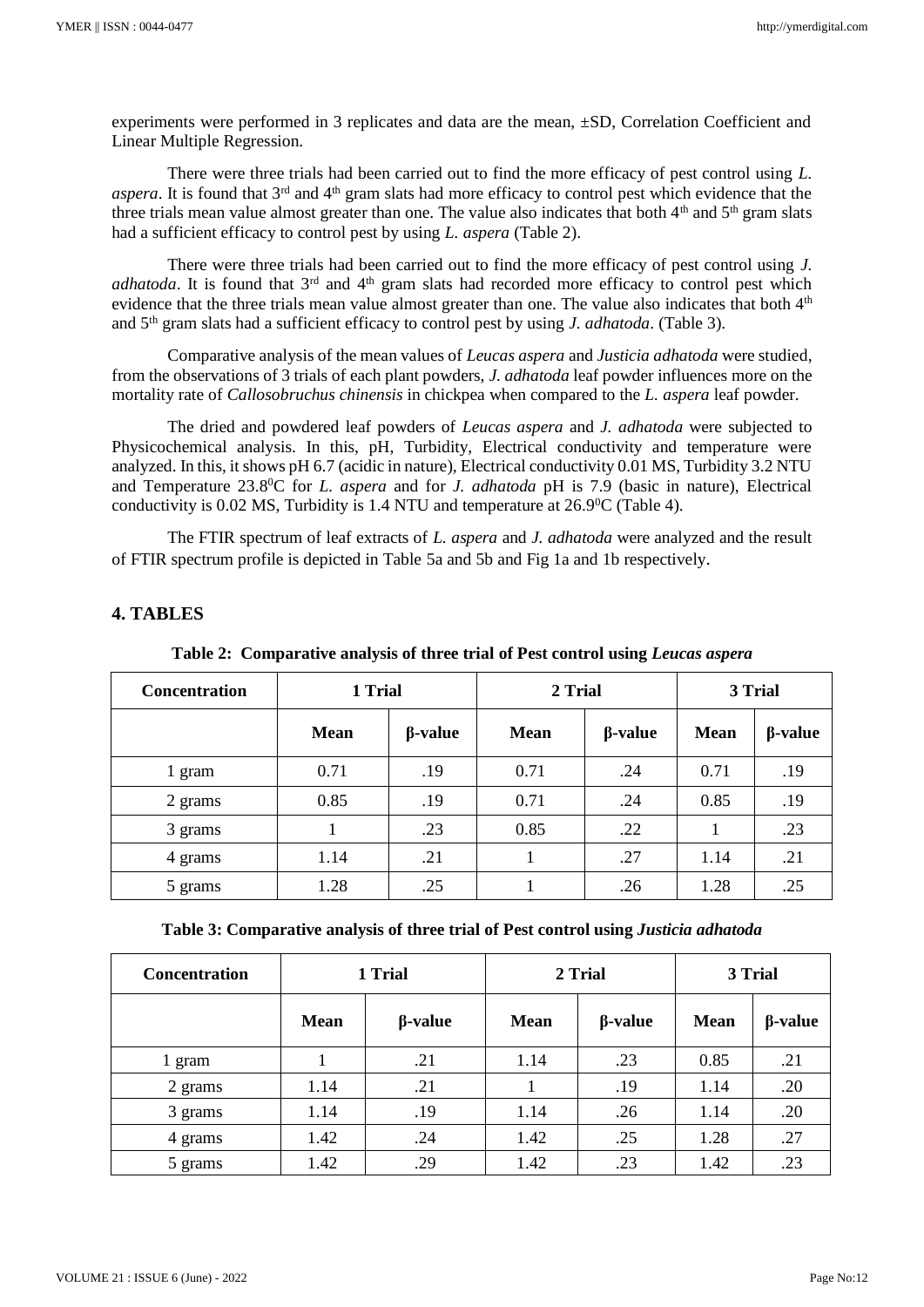| <b>Plant</b>      | pH  | EC(MS) | <b>Turbidity (NTU)</b> | <b>Temperature</b><br>$(^0C)$ |
|-------------------|-----|--------|------------------------|-------------------------------|
| Leucas aspera     | 6.7 | 0.01   | 3.2                    | 23.8                          |
| Justicia adhatoda | 7.9 | 0.02   | 1.4                    | 26.9                          |

**Table 4: -Physicochemical analysis of** *Leucas aspera* **and** *Justicia adhatoda*

**Table 5a: - FTIR Absorption frequencies (cm-1 ) of** *Leucas aspera*

| Frequency $(cm-1)$ | <b>Functional Groups</b> | Phyto compounds                        |
|--------------------|--------------------------|----------------------------------------|
| 3248.13            | O-H Stretch, H-bonded    | Alcohols, Phenols                      |
| 1635.64            | N-H bend                 | $10$ amines                            |
| 1234.44            | C-N Stretch              | Aliphatic amines                       |
| 1087.85            | C-O Stretch              | Alcohols, carboxylic acids,<br>esters, |
| 694.37             | C-H "oop"                | Aromatics                              |
| 671.23             | N-H wag                  | $10$ , $20$ amines                     |
| 601.79             | C-Cl Stretch             | Alkyl halides                          |
| 509.21             | C-I Stretch              | Halo compound                          |

**Table 5b: - FTIR Absorption frequencies (cm-1) of** *Justicia adhatoda*

| Frequency $(cm-1)$ | <b>Functional Groups</b> | Phyto compounds   |
|--------------------|--------------------------|-------------------|
| 3286.70            | O-H Stretch, H-bonded    | Alcohols, Phenols |
| 1635.64            | N-H bend                 | $10$ amines       |
| 1257.59            | C-N Stretch              | Aromatic amines   |
| 686.66             | C-H "oop"                | Aromatics         |
| 601.79             | C-Cl Stretch             | Alkyl halides     |
| 563.21             | C-Br Stretch             | Alkyl halides     |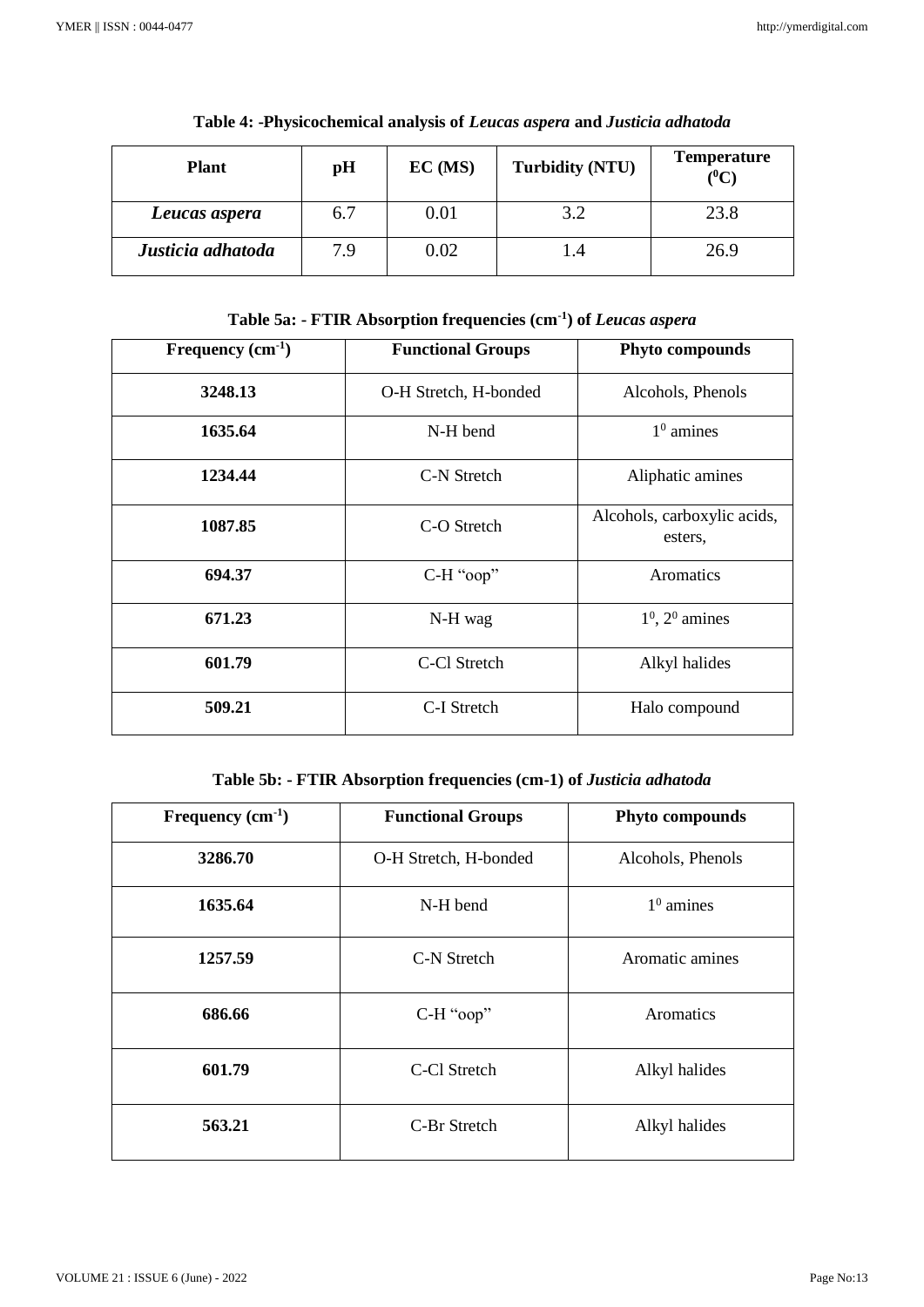## **5. FIGURES**



**Figure-1 a: - FTIR Spectrum of** *Leucas aspera*



 **Figure-1 b: - FTIR Spectrum of** *Justicia adhatoda*

## **6. DISCUSSION**

*Callosobruchus chinensis L.* is a major pest of chickpea as it does more than 10% damage to chickpea and renders the grain unfit for human consumption due to bad odour of insect excrements in the grains, [13]. Single larvae of *Callosobruchus chinensis L.* can destroy several mature seeds [7],[16]. The grains lose their germination capacity and become unfit for human consumption due to heavy infestation of grains by *Callosobruchus chinensis*.

Severe infestation leads to 100% damage thus leaving the seed coat. In addition to quantitative losses, the *Callosobruchus chinensis* also causes qualitative losses to the grains [11]. In grub stage, the beetles lives inside the grains and fills the burrows with their excrement and dead bodies [3]. The pulses are susceptible to the attack of insect before and after harvest, the extend of infestation has been reported as high as 70%.

As far as botanicals are concerned many researchers have reported the insecticidal activities of the plant derivatives against different types of storage insect pests that may be used in the control of storage insect pests. [18] reported that *M. ferruginea* seed powder against *C. chinensis* provides complete protection of stored chickpea for six months in the laboratory.

The powders play important role in killing insects by occlusion of spiracles, by causing tracheal resistance in respiration and by obstructing movement of insects, eventually causing death [15]. To the best of our knowledge, the dried leaf powders of *M. charantia*, *E. globulus* and *P. nigrum* are tested for the first time for the control of *C. chinensis* in chickpea seeds.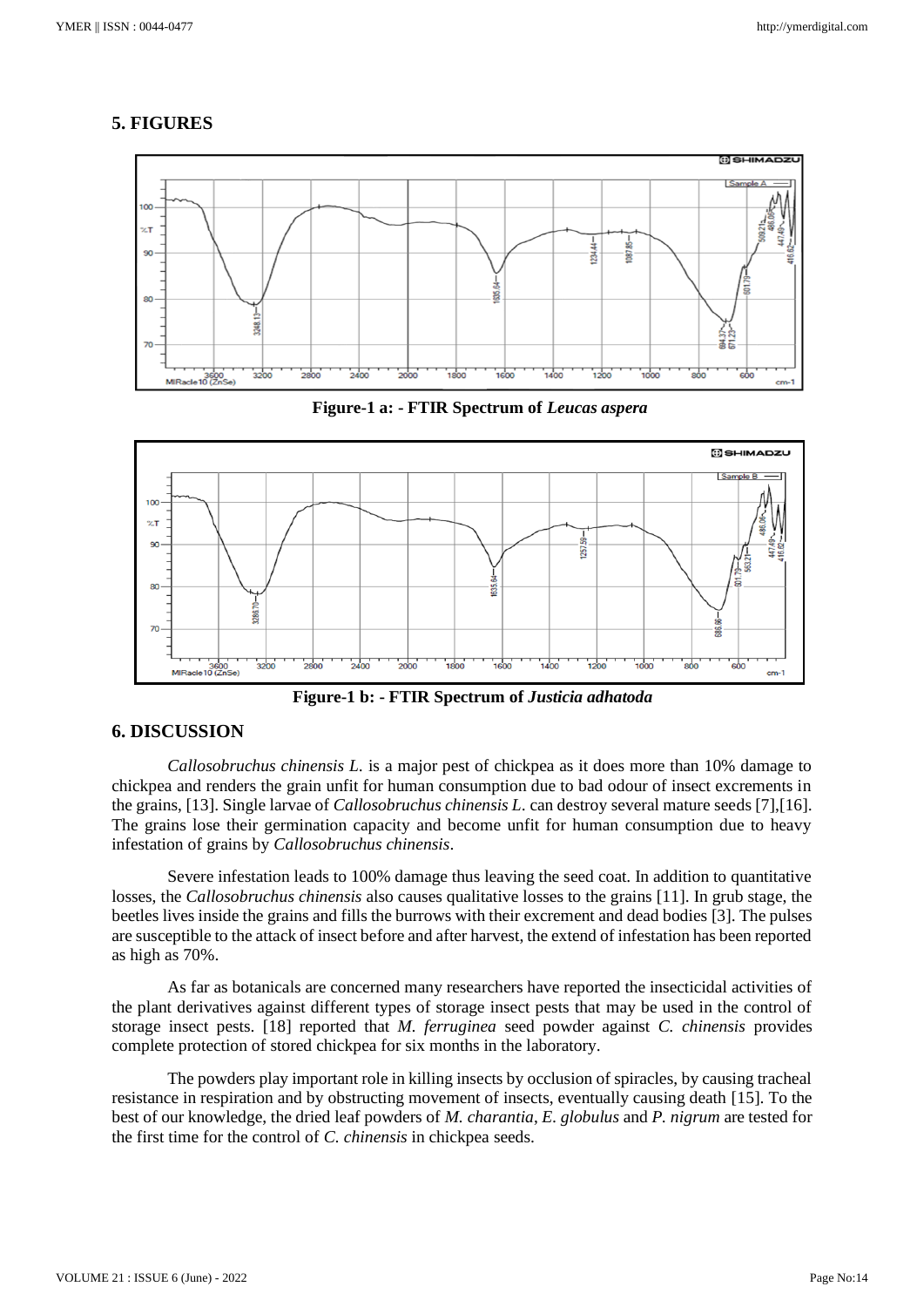According to [9], green gram, chickpea, cowpea, and pea could be protected from damage by the *Callosobruchus* species for 8-11months by mixing powdered neem kernel with grain sat 1 or 2 to 100 parts.

## **7. CONCLUSION**

This investigation was carried out in the laboratory to evaluate the insecticidal studies of leaf powders against the notorious pulse beetle, *Callosobruchus chinensis* in Chickpea. Present study was to investigate the properties of medicinal plant components, for their safety and efficacy. A synthetic insecticide is either not easily available to subsistence farmers or they cannot afford them, the use of natural medicinal plant leaves like *L. aspera* and *J. adhatoda* which can be easily grown by such farmers. Among the *L. aspera*, higher percentage of mortality rate of *C. chinensis* was recorded in 5g. Among the *J. adhatoda*, higher percentage of mortality rate *of C. chinensis* was recorded in 5g. But on a comparative analysis between the leaf powders of *L. aspera* and *J. adhatoda*, *J. adhatoda* brought the higher mortality rate of *C. chinensis* than *L. aspera*. The above results indicated that the leaf powders of *J. adhatoda* is very effective in controlling *Callosobruchus chinensis*.

## **8. ACKNOWLEDGEMENT**

First and foremost, I would like to express my in-depth gratitude to the almighty god for guidance, grace and wisdom showered upon me throughout the entire period of work. I also feel great pleasure in expressing my deep and sincere gratitude and obligation to my supervising guide Dr. Rosaline Mary, for her constant effectual guidance, profound inspiration and motivation, constructive and continuous encouragement extended throughout the tenure of study. My special thanks to staff members of Department of Zoology, for their academic guidance and moral support offered during the entire period of the study. I wish to thank my dear friend and project mate of the same guide R. Radhika for helping me in my needy time.

### **REFERENCES**

- 1. Adedire, C.O. and Akinneye, J.O. Biological activity of tree marigold, Tithonia diversifolia, on cowpea seed bruchid, Callosobruchus maculatus (Coleoptera: Bruchidae). Ann. Appl. Biol. (**2004**), 144: 185-189.
- 2. Ahad, M.A. Pest management in gramineous crops (in Bangla). Bangla Academy, Dhaka, Bangladesh (**2003**).
- 3. Atwal, A.S. Agricultural Pests of India and South East Asia. Kalyani Publishers Ludhiana, India, (**1976**), pp: 407-409.
- 4. Bamaryi LJ, Ndams IS, Toro WA and Odekrna S. Laboratory evaluation of Mahogany (Khaya senegalensis Desv.) Seed oil and seed powder for the control of Callosobruchus maculatus (Fab.) (Coleoptera: Bruchidae) on stored Cowpea. J. Entomol. (**2007**), 4: 237-242.
- 5. Bhalla, S., K. Gupta, B. Lal, M. L. Kapur and R.K. Khetarpal. Efficacy of various non-chemical methods against pulse beetle, *Callosobruchus maculatus* Fab. ENDURE International Conference on Diversifying crop protection, La Grande-Motte, France. (**2008**), P. 1-14.
- 6. Caswell GH. A review of the work done in the Entomology Section of the Institute for Agricultural Research on the pests of stored grain. Samaru Miscellaneous Paper, (**1980**), p. 99.
- 7. Howe, R. W and J. E Currie. Some laboratory observations on the rates of development, mortality and oviposition of several species of Bruchidae breeding in stored pulses Bull. Ent. Res., (**1964**), 55:437-477.
- 8. Jain, P. Kosar, H., Bareth, R. and Srivastava, M. Tephrosia pupurea formulation as ovipositional deterrents against pulse beetle *Callosobruchus chinensis Linn.* (Coleoptera: Bruchidae). Bio mirror, (**2014**), 5: 89-96.